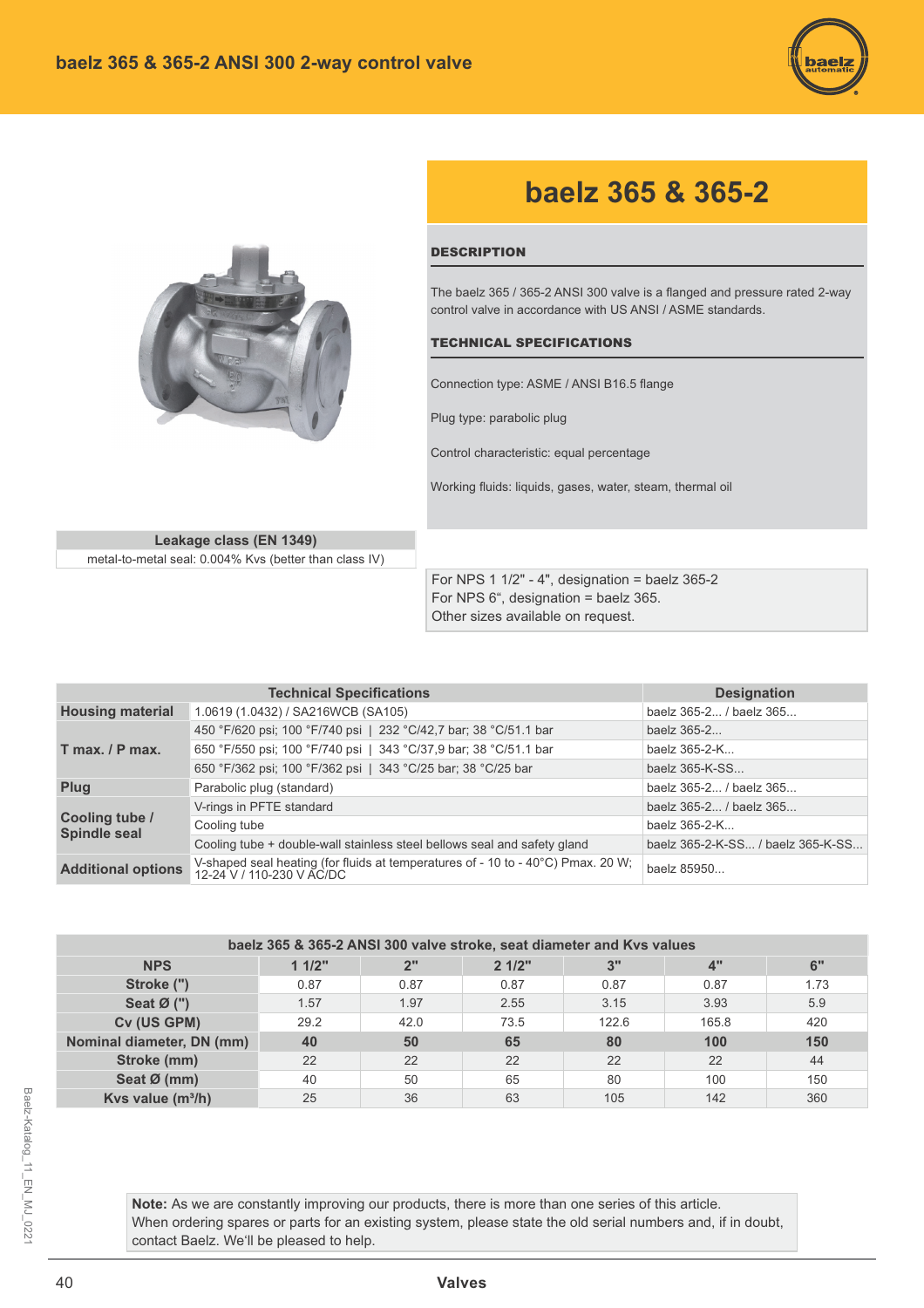| Dimensions of the Baelz actuators |              |           |                          |                          |               |           |        |     |               |     |
|-----------------------------------|--------------|-----------|--------------------------|--------------------------|---------------|-----------|--------|-----|---------------|-----|
| <b>Actuator</b>                   |              |           | X                        |                          | Ød            |           |        |     | ØD            |     |
|                                   | inches       | mm        | <b>inches</b>            | mm                       | <i>inches</i> | mm        | inches | mm  | <b>inches</b> | mm  |
| <b>E07</b>                        | 12.60        | 320       | 5.71                     | 145                      | 5.0           | 129       |        |     |               |     |
| <b>E07-OSX</b>                    | 13.94        | 354       | 5.71                     | 145                      | 5.0           | 129       |        |     |               |     |
| E 45                              | 13.66        | 347       | 5.9                      | 150                      | 6.81          | 173       |        |     |               |     |
| E 65                              | 12.17        | 309       | $\overline{\phantom{a}}$ | $\overline{\phantom{a}}$ | 9.06          | 230 wide* |        |     |               |     |
| E 66                              | 24.17/43.19+ | 614/1094+ | 7.87                     | 200                      | 7.40          | 188       |        |     |               |     |
| P 21                              |              |           |                          |                          |               |           | 10.6   | 268 | 9.5           | 242 |
| P 21-V6                           |              |           |                          |                          |               |           | 11.9   | 304 | 9.5           | 242 |
| <b>P22</b>                        |              |           |                          |                          |               |           | 12.68  | 322 | 9.5           | 242 |

 $^*$  with yoke S41/with yoke S41C

\* dimensions, see datasheet of actuator E65

| baelz 365-K-SS & 365-2-K-SS approximate dimensions and weights |     |           |     |                |     |            |     |        |      |  |  |
|----------------------------------------------------------------|-----|-----------|-----|----------------|-----|------------|-----|--------|------|--|--|
| <b>NPS / DN</b>                                                |     | <b>BL</b> |     | h <sub>1</sub> |     | h2         |     | weight |      |  |  |
| in.                                                            | mm  | in.       | mm  | in.            | mm  | in.        | mm  | Ibs    | kg   |  |  |
| 11/2"                                                          | 40  | 9.25      | 235 | 5.94           | 151 | 11.14      | 283 | 26.1   | 11.8 |  |  |
| 2"                                                             | 50  | 10.51     | 267 | 6.61           | 168 | 11.54      | 293 | 40.1   | 18.2 |  |  |
| 21/2"                                                          | 65  | 11.5      | 292 | 7.24           | 184 | 12.32      | 313 | 54.7   | 24.8 |  |  |
| 3"                                                             | 80  | 12.52     | 318 | 7.83           | 199 | 12.72      | 323 | 69.7   | 31.6 |  |  |
| 4"                                                             | 100 | 14.49     | 368 | 8.98           | 228 | 13.31      | 338 | 115    | 51.9 |  |  |
| 6"                                                             | 150 | 17.62     | 473 | 11.42          | 290 | on request |     | 262    | 118  |  |  |



Baelz-Katalog\_11\_EN\_MJ\_0221 Baelz-Katalog\_11\_EN\_MJ\_0221